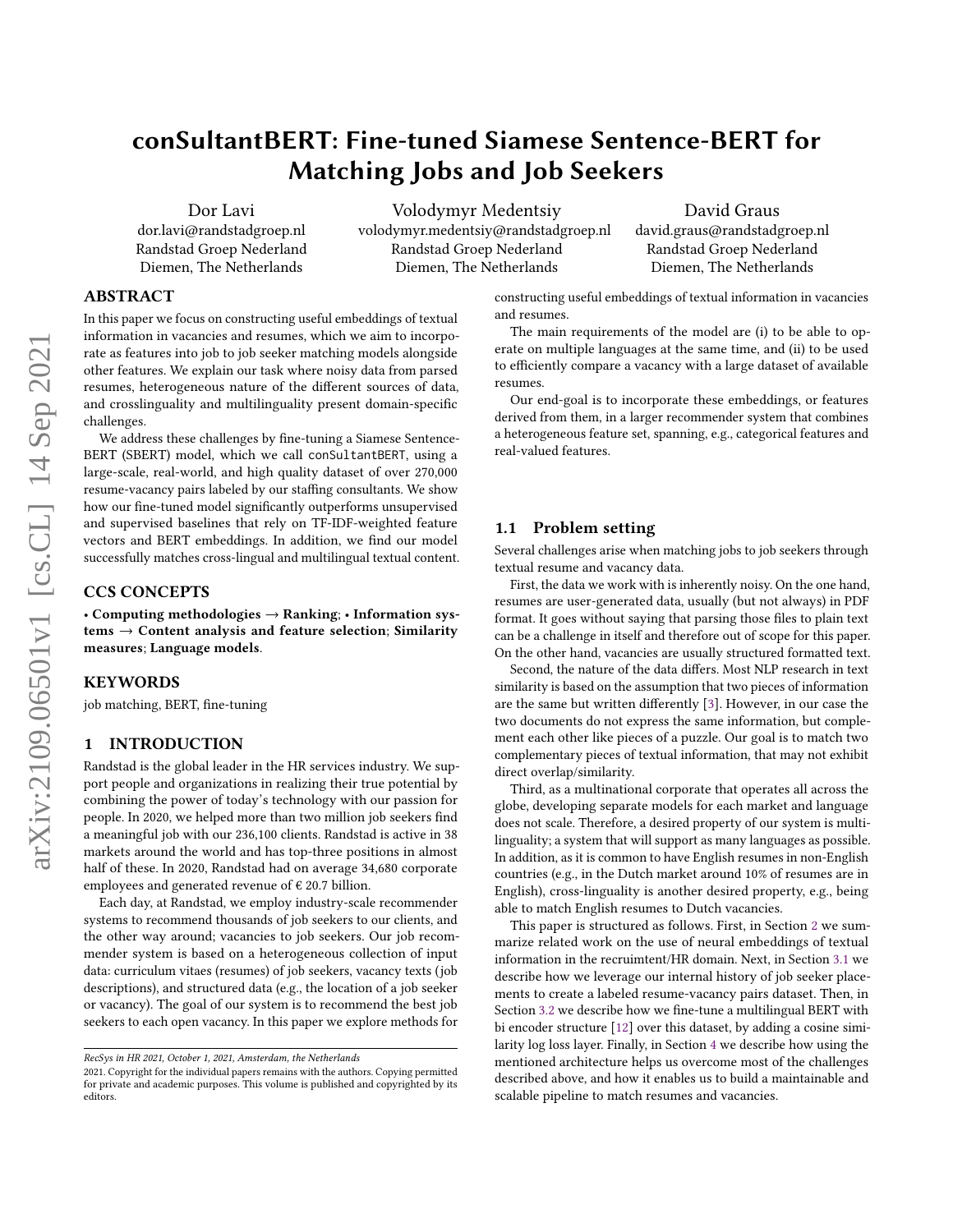## <span id="page-1-0"></span>2 RELATED WORK

Neural embeddings are widely used for content-based retrieval, and embedding models became an essential component in the modern recommender system pipelines [\[8\]](#page-7-2) [\[6\]](#page-7-3). So the the main focus of our work is to construct embeddings of textual information in vacancy and resume, which could be then incorporated into another job-job seeker matching model and used along with other features, e.g. location and other categorical features. So we will focus on reviewing methods of embedding vacancies and resumes. The task of embedding resume and vacancy could be posed as creating domain-specific document embeddings. Although contextaware embeddings proved to outperform bag-of-words approaches in most of the NLP tasks in academia, the latter is still widely used in the industry.

[Bian et al.](#page-7-4) propose to construct two sub-models with a co-teaching mechanism to combine predictions of those models. The first submodel encodes relational information of resume and vacancy, and the second sub-model, which is related to our work, encodes textual information in resume and vacancy. Documents are processed per sentence, with every sentence being encoded using the CLS token of the BERT model. The Hierarchical Transformer is applied on top of sentence embeddings to get the document embeddings. The final match prediction is obtained by applying a fully-connected layer with sigmoid activation on concatenated embeddings of resume and vacancy. [Bhatia et al.](#page-7-5) propose to fine-tune BERT on the sequence pair classification task to predict whether two job experiences belong to one person or not. The proposed method does not require a dataset of labeled resume-vacancy pairs. The fine-tuned model is used to embed both the job description of the vacancy and the current job experiences of the job seeker. [Zhao et al.](#page-7-6) process words in resumes and vacancies using word2vec embeddings and domainspecific vocabulary. Word embeddings are fitted into a stack of convolutional blocks of different kernel sizes, on top of which [Zhao](#page-7-6) [et al.](#page-7-6) apply attention to get the context vector and project that into the embedding space using the FC layer. The model is trained using the binary cross-entropy loss on the task of predicting a match between job seeker and vacancy. [Ramanath et al.](#page-7-7) use supervised and unsupervised embeddings for their ranking model to recommend candidates to recruiter queries. The unsupervised method does not use the unstructured textual data but relies on the data stored in Linkedin Economic Graph [\[15\]](#page-7-8), which represents entities such as skills, educational institutions, employers, employees, and relations among them. Candidates and queries are embedded using the graph neural models in this method. The supervised method embeds textual information in recruiters' queries and candidates' profiles using the DSSM [\[7\]](#page-7-9) model. The DSSM operates on the character trigrams and is composed of two separate models to embed queries and candidates. The DSSM model is trained on the historical data of recruiters' interaction with candidates.

[Zhu et al.](#page-7-10) utilize skip-gram embeddings of various dimensionalities (64 for resume and 256 for a vacancy) to encode words, which are then passed through two convolutional layers. A pooling operation (max pooling for resume and mean pooling for vacancy) is applied to the output of convolutional layers to get the embeddings of resume and vacancy. The model is optimized using the cosine similarity loss. [Qin et al.](#page-7-11) divide job postings into sections of ability

requirements, and resumes into sections of experiences. The words are encoded using pre-trained embeddings and processed with bi-LSTM. To get the embeddings of job postings and resumes, they propose a two-step hierarchical pipeline. Every section is encoded using the attention mechanism, and finally to get embeddings of the job postings and resumes they run bi-LSTM on top of section encodings and aggregate bi-LSTM outputs using the attention mechanism. Additionally, during processing information in resumes [Qin et al.](#page-7-11) propose to add encodings of job postings to emphasize skills in a resume relevant for a specific job.

We can not directly compare our work with other approaches, because of the different datasets used. For example, [Bhatia et al.](#page-7-5) and [Qin et al.](#page-7-11) assume well-structured resumes, which is not the case in our situation. [Ramanath et al.](#page-7-7) builds an embedding model for recruiters' queries which are shorter than vacancies and lack the context provided in the vacancy. [Bhatia et al.](#page-7-5) propose solution when limited amount of data is available. We on the other hand work in a setting of abundant data of heterogeneous nature, but at the same time resumes lack consistent structure, while vacancies are given in a more structured way. Additional issues that are not considered by most of the reviewed works are (i) cross-linguality, so that we aim at predicting English resumes to Dutch vacancies if there is a potential match, and (ii) *multilinguality*, where we aim to serve a single model for multiple languages. We address both issues with our approach. Next, [Qin et al.](#page-7-11) and [Zhu et al.](#page-7-10) observe that an embedding model may benefit from constructing parallel pipelines to process resume and vacancy. Our approach relies on a shared embedding model of resumes and vacancies.

While there are many organizations capable to train off the shelf transformers, not many of them have the availability of an abundance of high-quality labeled data. As a global market leader, we are situated in a unique position. We have both rich histories of high-quality interactions between consultants, candidates, and vacancies, in addition to having the content to represent those candidates and vacancies.

#### 3 METHOD

Here we describe our method, more specifically, in Section [3.1](#page-1-1) we describe how we acquire our labeled dataset of resume/vacancypairs. Next, in Section [3.2](#page-2-0) we describe our multilingual SBERT with bi-encoder and cosine similarity score as output layer.

#### <span id="page-1-1"></span>3.1 Dataset creation

We have rich history of interaction between consultants (recruiters) and job seekers (candidates). We define a positive signal any point of contact between a job seeker and consultant (e.g., a phone call, interview, job offer, etc.). Negative signals are defined by job seekers who submit their profile, but get rejected by a consultant without any interaction (i.e., consultant looks at the job seeker's profile, and rejects). In addition, since we have unbalanced dataset, for each vacancy we add random negative samples, which we draw randomly from our job seeker pool. This is done in spirit with other works, which also complement historical data with random negative pairs [\[2,](#page-7-4) [17,](#page-7-6) [18\]](#page-7-10).

Our dataset consists of 274,407 resume-vacancy pairs, out of which 126,679 are positive samples, 109,724 are negative samples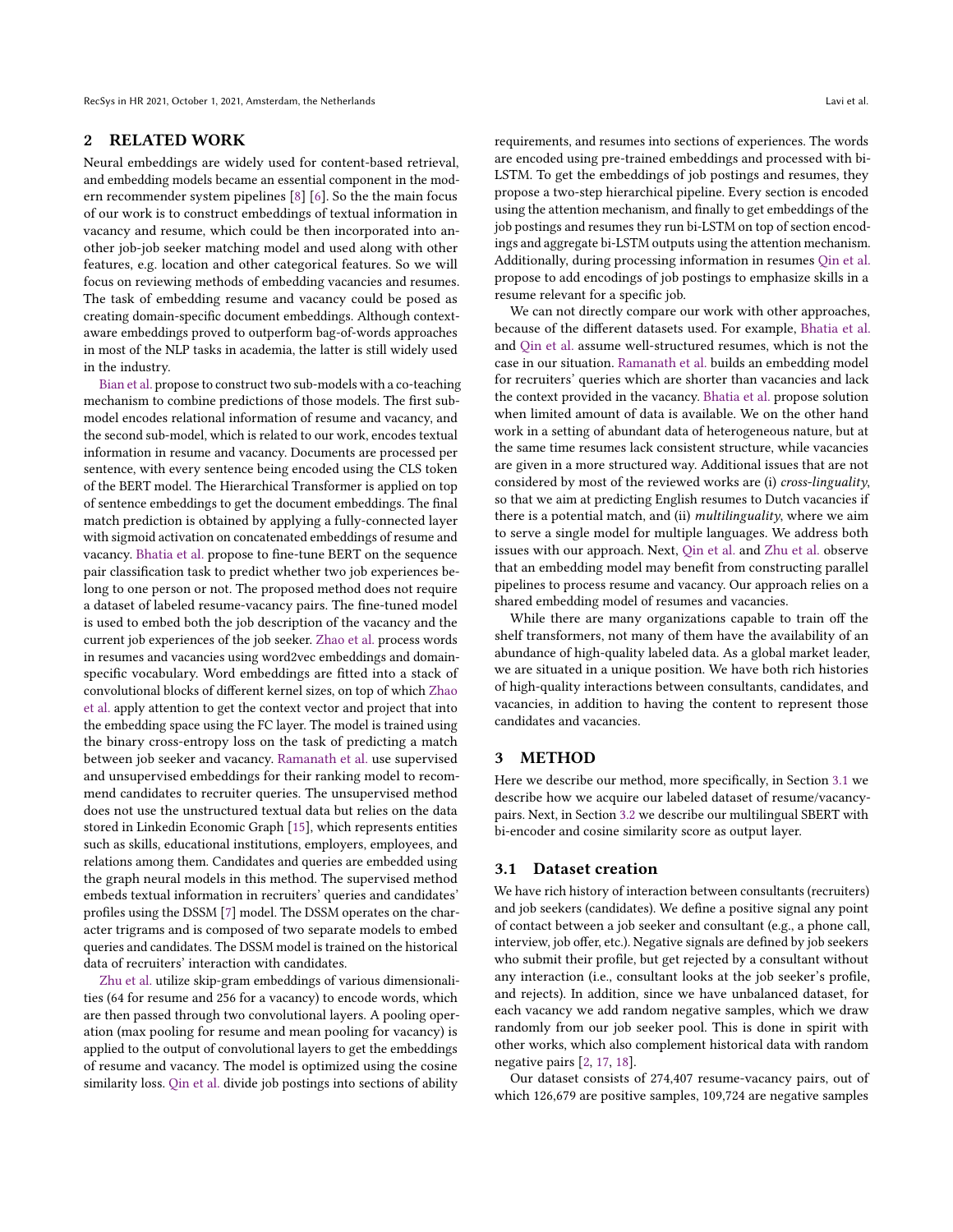<span id="page-2-2"></span>

Figure 1: Histogram of the number of resumes per vacancy.

as defined by actual recruiters, and 38,004 are randomly drawn negative samples. We have 156,256 of unique resumes and 23,080 unique vacancy texts, which implies that one vacancy can be paired with multiple resumes. Figure [1](#page-2-2) shows the histogram of the number of resume-vacancy samples per vacancy. We see that for the majority of vacancies, we have a small number of paired resumes with approximately 10.5% of our vacancies being paired with a single resume, and approximately 30% of our vacancies being paired with at most three resumes.

resumes are user-generated PDF documents which we parse with Apache Tika.<sup>[1](#page-2-3)</sup> Overall, these parsed resumes can be considered quite noisy input to our model; there is a wide variation in format and structure of resumes, where common challenges include the ordering of different textual blocks, the diversity of their content (e.g., spanning any type of information from personalia, education, work experience, to hobbies), and parsing of tables and bullet points. At the same time, vacancies are usually well structured and standardized documents. They consist of on average 2,100 tokens (while resumes are on average longer and comprised of 2,500 tokens), and are roughly structured according to the following sections: job title, job description, job requirements, including required skills, job benefits, including compensation and other aspects, and company description, which usually includes information about the industry of the job offered in the vacancy.

## <span id="page-2-0"></span>3.2 Architecture

Our method, dubbed conSultantBERT (as it is fine-tuned using labels provided by our consultants), utilizes the multilingual BERT [\[5\]](#page-7-12) model pre-trained on Wikipedia pages of 100 languages. $2$  We finetune it using the Siamese networks, as proposed by [Reimers and](#page-7-1) [Gurevych.](#page-7-1) This method of fine-tuning BERT employs the bi-encoder structure, which is effective in matching vacancy with a large pool of available resumes.

The original formulation of the Sentence-BERT (SBERT) model takes a pair of sentences as input, with words independently encoded in every sentence using BERT, which are aggregated by pooling to get the sentence embeddings. After that, it either optimizes the regression loss, which is MSE loss between the cosine similarity score and true similarity label, or optimizes the classification loss, namely the cross-entropy loss.

Whereas SBERT is aimed at computing pairwise semantic similarity, we show that it can be applied effectively for our task of matching two heterogeneous types of data. Our fine-tuning pipeline is illustrated at the Figure [2.](#page-3-0) So we pass resume and vacancy pairs to the siamese SBERT and experimented with classification and regression objectives.

3.2.1 Document representation. Most transformer models, including SBERT, aim to model sentences as input, while we are interested in modeling documents.

We experimented with several methods for document representation by using the embeddings of the pre-trained BERT model. First, we attempted to split our input documents into sentences to encode each sentence; we tried different sentence representations, first we used the pooled layer output from BERT to represent each sentence, which we then average to represent the document. Here, we experimented with both simply averaging sentences, and weighted averaging (by sentence length).

Next, we tried to take the mean of the last 4 layers of the <CLS> token, which is a special token placed at the start of each sentence, and considered a suitable representation for the sentence (according to [Devlin et al.\)](#page-7-12). With these sentence representations, too, we represented the underlying document through averaging, both weighted and simple averaging.

Our final approach however, was more simple. We ended up treating the first 512 tokens of each input document as input for the SBERT model, ignoring sentence boundaries. To avoid trimming too much content, we pre-processed and cleaned our input documents by, e.g., removing non-textual content that resulted from parsing errors.

<span id="page-2-6"></span>3.2.2 Fine-tuning method. We fine-tune our model on our 80% training data split for 5 epochs, using a batch size of 4 pairs, and mean pooling, which was found during hyperparameter tuning on our validation set as optimal parameters. To fine-tune the pretrained BERT model, we need to trim the content of every resume and vacancy to 512 tokens, as the base model limits the maximum number of tokens to 512.

## <span id="page-2-1"></span>4 EXPERIMENTAL SETUP

In this section, we describe the final datasets we use for training, validation, and testing in Section [4.1,](#page-2-5) the baselines and why we employ them in Section [4.2,](#page-3-1) our proposed fine-tuned conSultantBERT approach in Section [4.3,](#page-3-2) and finally, in Section [4.4](#page-4-0) we explain our evaluation metrics and statistical testing methodology.

## <span id="page-2-5"></span>4.1 Dataset

As described in Section [3.1,](#page-1-1) our dataset consists of 274,407 resumevacancy pairs. We split this dataset into 80% train (219,525 samples), 10% validation and 10% test (27,441 samples each).

<span id="page-2-3"></span> $1$ <https://tika.apache.org/>  $\,$ 

<span id="page-2-4"></span><sup>&</sup>lt;sup>2</sup>We used the bert-base-multilingual-cased model from the HuggingFace library [\[16\]](#page-7-13).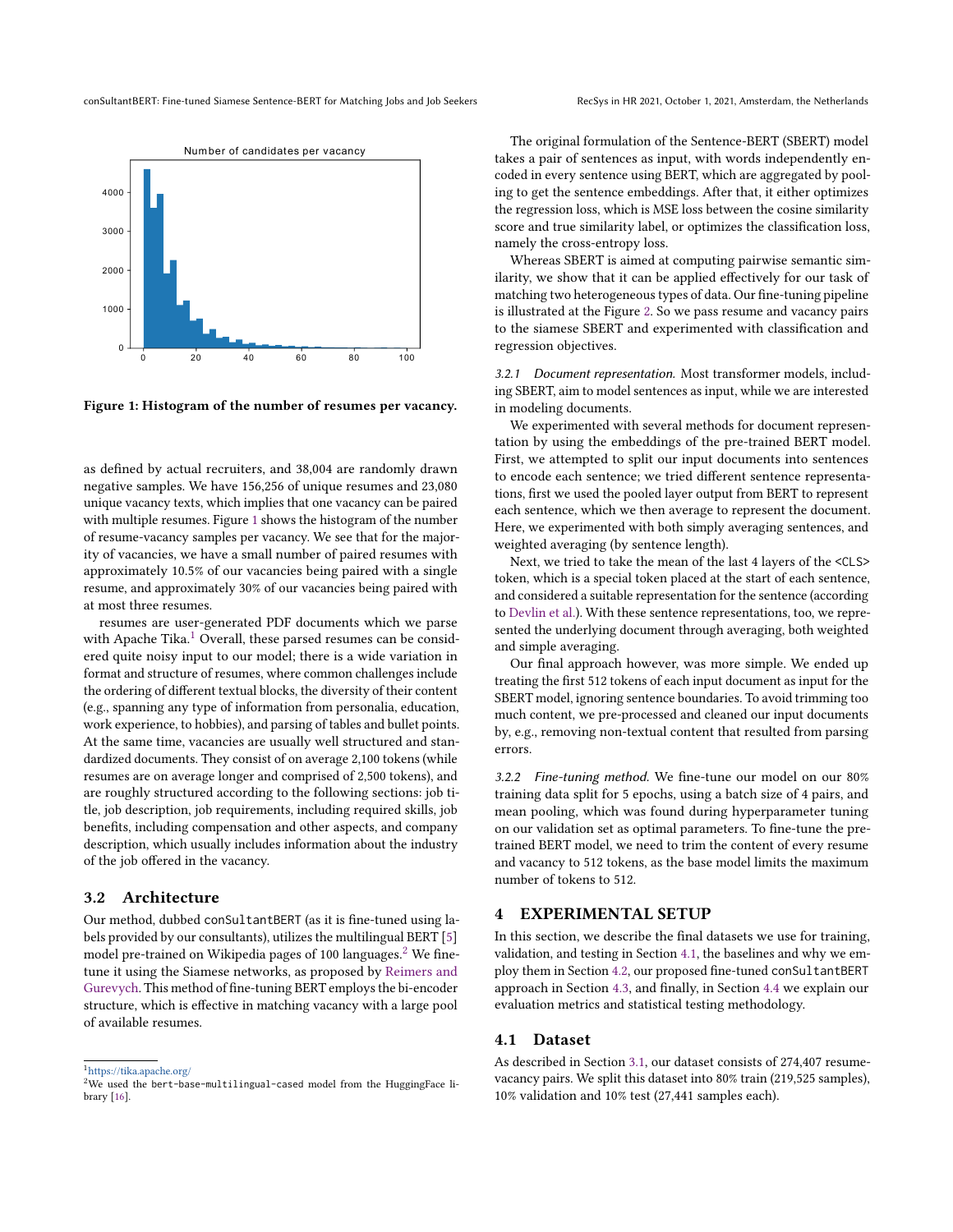#### <span id="page-3-0"></span>RecSys in HR 2021, October 1, 2021, Amsterdam, the Netherlands Lavi et al.



Figure 2: Our conSultantBERT architectures with classification objective (left) and regression objective (right), with resume text input on the left, and vacancy text input on the right-hand side. Image adopted from [\[12\]](#page-7-1). Note that vacancy and resume differ at the level of words (vocabulary), but also format, structure, and semantics.

We use our training set to (i) fine-tune the embedding models and train the supervised random forest classifiers, the validation set for the hyperparameter search of the SBERT hyperparams described in Section [3.2.2,](#page-2-6) and report on performance on our test set.

#### <span id="page-3-1"></span>4.2 Baselines

As this paper revolves around constructing useful feature representations (i.e., embeddings) of the textual information in vacancy and resumes, we compare several approaches of generating these embeddings.

4.2.1 Unsupervised. Our first baselines rely on unsupervised feature representations. More specifically, we represent both our vacancies and resumes as either (i) TF-IDF weighted vectors (TFIDF), or (ii) pre-trained BERT embeddings (BERT).

We then compute cosine similarities between pairs of resumes and vacancies, and consider the cosine similarity as the predicted "matching score." Our TF-IDF vectors have 768 dimensions, which is equal to the dimensionality of BERT embeddings.<sup>[3](#page-3-3)</sup> We fitted our TF-IDF weights on the training set, comprising both vacancy and resume data. As described in Section [3.2,](#page-2-0) we rely on BERT models pre-trained on Wikipedia from the HuggingFace library [\[16\]](#page-7-13).

These unsupervised baselines help us to assess the extent to which the vocabulary gap is problematic, i.e., if vacancies and resumes use completely different words, both bag of words-based

approaches such as TF-IDF weighting and embedding representations of these different words will likely show low similarity. Formulated differently, if word overlap or proximity between vacancies and resumes is meaningful, these baselines would be able to perform decently.

4.2.2 Supervised. Next, we present our two supervised baselines, where we employ a random forest classifier that is trained on top of the feature representation described above (TFIDF+RF, BERT+RF). These supervised baselines are trained on our 80% train split, using the default parameters given by the scikit-learn library [\[9\]](#page-7-14).

We add these supervised methods and compare them to the previously described unsupervised baselines to further establish the extent of the aforementioned vocabulary gap, and the extent in which the heterogeneous nature of the two types of documents mentioned in Section [1.1](#page-0-0) plays a role. That is to say, if there is a direct mapping that can be learned from words in one source of data (vacancy or resume), to the other source, supervised baselines should be able to pick this up and outperform the unsupervised baselines.

### <span id="page-3-2"></span>4.3 conSultantBERT [4](#page-3-4)

Finally, we present our fine-tuned embedding model; conSultant-BERT, which we fine-tune using both the classification objective as the regression objective, as explained in Section [3.2](#page-2-0) and illustrated in Figure [2.](#page-3-0)

<span id="page-3-3"></span><sup>&</sup>lt;sup>3</sup>We experimented with increasing the dimensions of TF-IDF vectors, but it did not gave any substantial increase in performance (increasing dimensions 3-fold improved ROC-AUC by +0.7%).

<span id="page-3-4"></span><sup>4</sup>The capitalized S in conSultant is a reference to SBERT.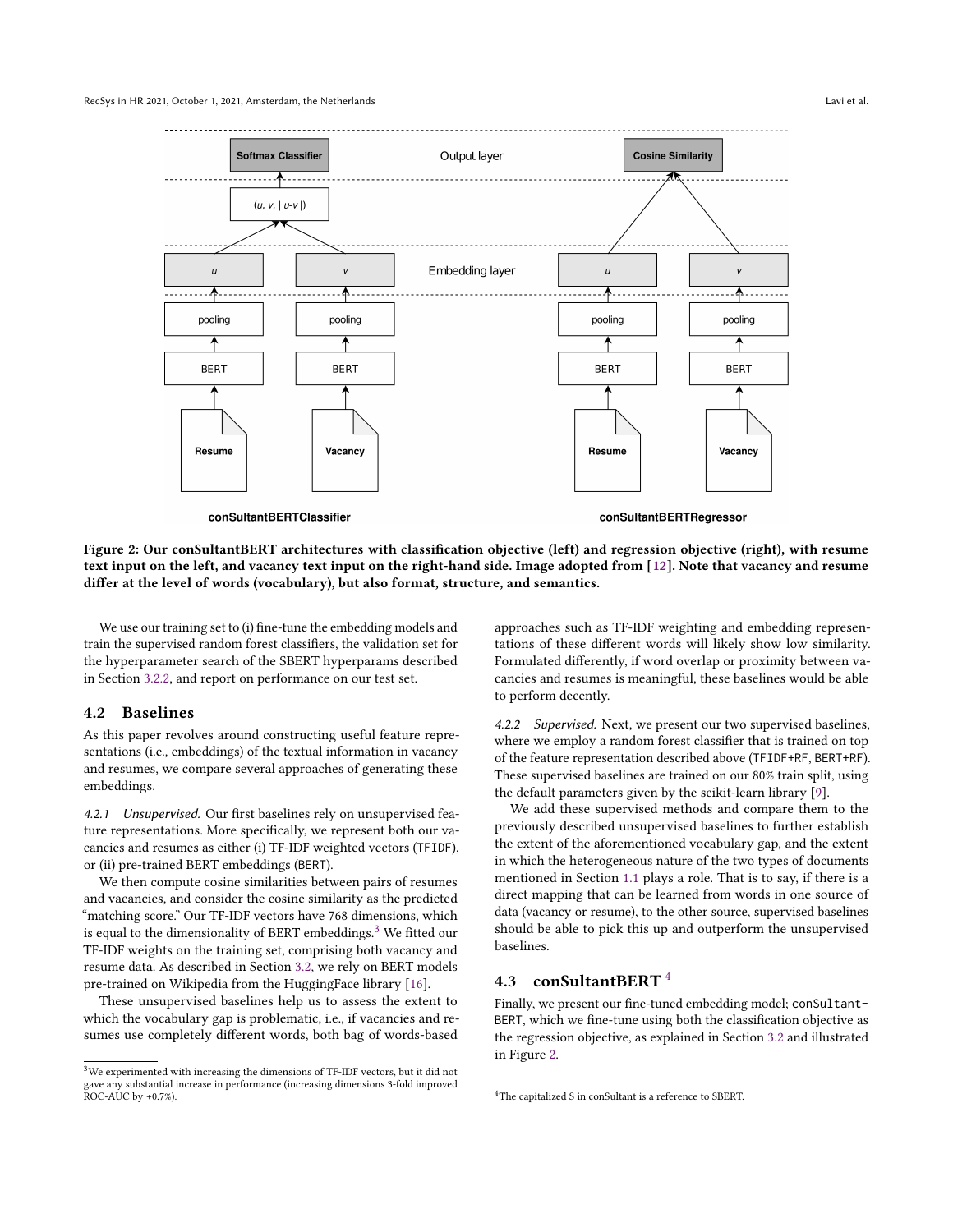<span id="page-4-1"></span>conSultantBERT: Fine-tuned Siamese Sentence-BERT for Matching Jobs and Job Seekers RecSys in HR 2021, October 1, 2021, Amsterdam, the Netherlands

| #              | Model                           | <b>ROC-AUC</b> | precision | recall | f1     |
|----------------|---------------------------------|----------------|-----------|--------|--------|
| 2.             | BERT+Cosine                     | 0.5325         | 0.5057    | 0.5006 | 0.3379 |
|                | TFIDF+Cosine                    | $0.5730*$      | 0.5890    | 0.5016 | 0.3564 |
| 3.             | BERT+RF                         | 0.6978         | 0.6421    | 0.6363 | 0.6360 |
| $\overline{4}$ | TFIDF+RF                        | 0.7174         | 0.6581    | 0.6526 | 0.6527 |
| 5.             | conSultantBERTClassifier+Cosine | 0.7474         | 0.7001    | 0.6426 | 0.5994 |
| 6.             | conSultantBERTClassifier+RF     | $0.8366*$      | 0.7642    | 0.7643 | 0.7643 |
| 7.             | conSultantBERTRegressor+Cosine  | $0.8459*$      | 0.7714    | 0.7664 | 0.7677 |
| 8.             | conSultantBERTRegressor+RF      | 0.8389         | 0.7684    | 0.7658 | 0.7666 |

Table 1: Results of different runs. \* denotes statistically significant difference from the alternative in the same group at  $\alpha = 0.01$ . Best-performing run in bold face.

Our intuition for using the classification objective is our task and dataset; which consists out of binary class labels, making the classification objective the most obvious choice. At the same time, our work revolves around searching for meaningful embeddings, not necessarily solving the end-task in the best possible way, for which, we hypothesize, the model may benefit from the more fine-grained information that is present in the cosine similarity optimization metric.

Similarly to our baselines, we consider (i) our fine-tuned model's direct output layer (i.e., the cosine similarity output layer) as "matching score," between a candidate and a vacancy (conSultantBERT-Regressor+Cosine, conSultantBERTClassifier+Cosine), in addition to the predictions made by a supervised random forest classifier which we train on the embedding layer's output (see Figure [2\)](#page-3-0), yielding the following supervised models: conSultantBERTRegressor+RF and conSultantBERTClassifier+RF. We explore the latter since we aim to incorporate our model in a production system alongside other models and features.

#### <span id="page-4-0"></span>4.4 Evaluation

In order to compare our different methods and baselines, we turn to standard evaluation metrics for classification problems, namely we consider ROC-AUC as our main metric, as it is insensitive to thresholding and scale invariant. In addition, we turn to macroaveraged (since our dataset is pretty balanced) precision, recall, and F1 scores for a deeper understanding of the specific behaviors of the different methods.

Finally, we perform independent student's  $t$ -tests for statistical significance testing, and set the  $\alpha$ -level at 0.01.

#### 5 RESULTS

See Table [1](#page-4-1) for the results of our baselines and fine-tuned model. We first turn to our main evaluation metric ROC-AUC below, and next to the precision and recall scores in Section [5.2.](#page-5-0)

#### <span id="page-4-2"></span>5.1 Overall performance

5.1.1 Baselines. As expected, using BERT embeddings or TF-IDF vectors in an unsupervised manner, i.e., by computing cosine similarity as a matching score, does not perform well. This confirms our observations about the challenging nature of our domain; word

overlap or semantic proximity/similarity does not seem a sufficiently strong signal for identifying which resumes match a given vacancy.

At row 3 and 4 we show the methods where a supervised classifier is trained using the input representations described above (TFIDF+RF and BERT+RF). Here, we see that with a supervised classifier, both TF-IDF-weighted vectors as feature representation and pre-trained BERT embeddings vastly improve over the unsupervised baselines, with a +31.0% improvement for BERT, and a +25.2% improvement for the TF-IDF-weighted vectors. This suggests to some extent, a mapping can be learned between the two types of documents, as we hypothesized in Section [4.2.](#page-3-1)

5.1.2 conSultantBERT. Next, we turn to our consultantBERT runs in rows 5 through 8. First, we consider models trained with the classification objective, in rows 5 and 6. We note that fine-tuning BERT brings huge gains over the results the unsupervised pretrained embeddings (BERT+Cosine), which is in line with previous findings [\[14\]](#page-7-15). Even the method that relies on direct cosine similarity computations on the embeddings learned with the classification objective (conSultantBERTClassifier+Cosine), outperforms our supervised random forest baselines in rows 3 and 4 with a 7.1% and 4.2% increase in ROC-AUC respectively. Adding a random forest classifier on top of those fine-tuned embeddings (conSultantBERT Classifier+RF) even further increases performance with a +11.9% increase in ROC-AUC over our supervised baseline with pre-trained embeddings.

As our primary goal is to get high quality embeddings for the down-stream application of generating useful feature representations for recommendation, alongside of which we can train whatever model we want with additional features types such as categorical, binary, or real-valued features, we are more interested in the former unsupervised, rather than the latter approach with random forest classifier.

Finally, we turn to our fine-tuned conSultantBERT with the regression objective (conSultantBERTRegressor), to study the direct cosine similarity optimization objective. Looking at the last two rows, we find that conSultantBERT with regression objective performs similarly to conSultantBERT trained with the classification objective in supervised approach with a random forest classifier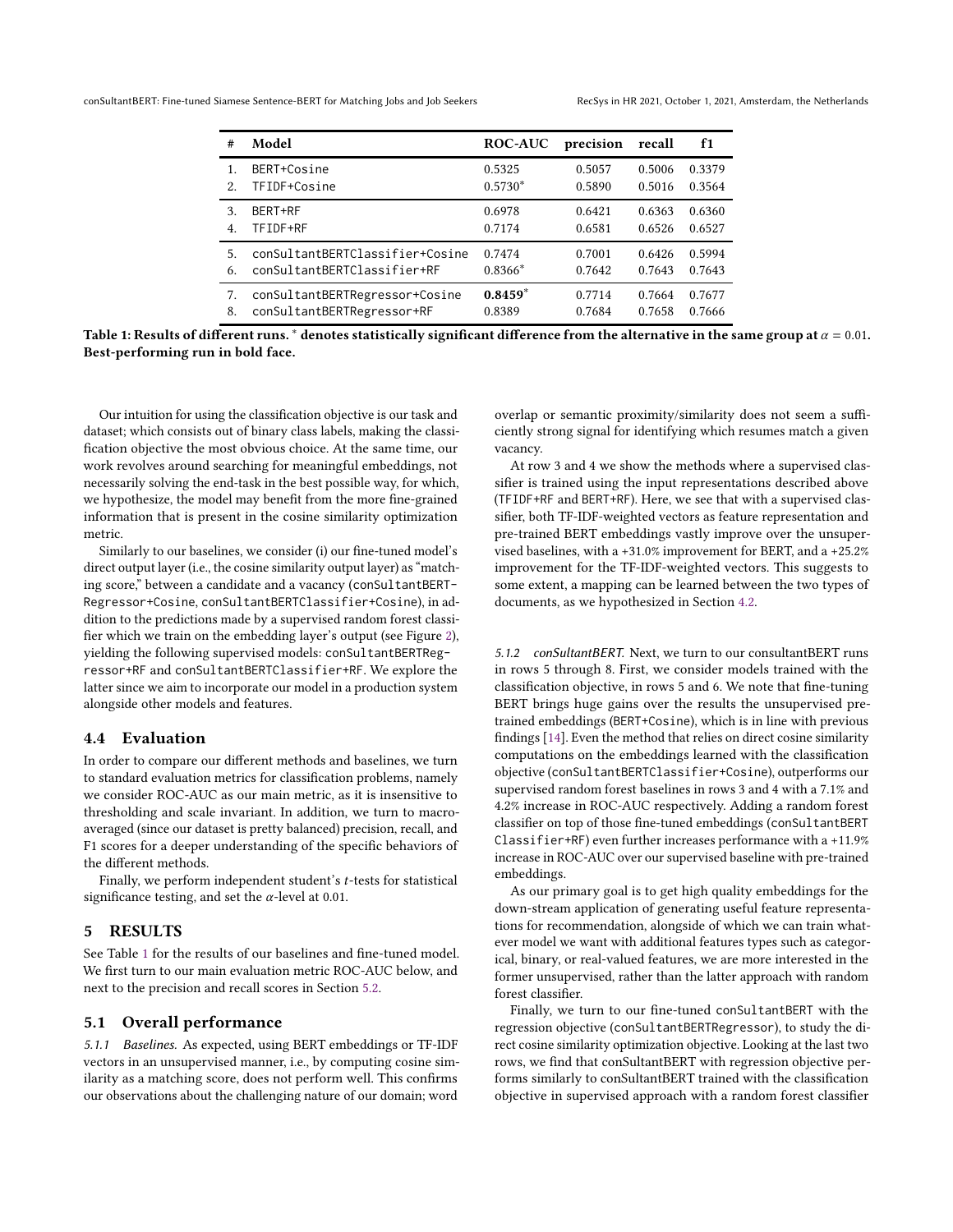<span id="page-5-2"></span>

Figure 3: Density plots showing the distribution of Cosine similarity (denoted **Cosine**) scores (top row) and Random forest classifier (denoted **RF**) probability scores (bottom row) per label. Blue lines show the distributions for the negative class, and orange show distributions for the positive class.

on top. In fact, the small difference turns out not to be statistically significant with a  $p$ -value of 0.2.

What stands out most, is that the approach with cosine similarity outperforms all other runs, including significantly outperforming the conSultantBERTClassifier+RF approach. We explain this difference by the fact the architecture with the classifier objective having a learnable layer (the Softmax classifier in Figure [2\)](#page-3-0). We drop this layer after the fine-tuning phase to yield our embeddings, losing information in the process. On the other hand, the architecture with the regression objective's had a non-learnable last layer, namely simply cosine similarity, which means all the necessary information has to propagate to the embedding layer.

## <span id="page-5-0"></span>5.2 Precision & Recall

When we zoom into the more fine-grained precision and recall scores, we observe the following: First, our unsupervised baselines in row 1 and 2 show how TFIDF-based cosine similarity yields substantially higher precision compared to cosine similarity with pre-trained BERT embeddings, keeping similar recall.

Next, these same baselines with a supervised random forest classifier on top (row 3 and 4) show that in both cases the classifiers seem to perform somewhat similarly, irrespective of whether it is trained with TFIDF-weighted feature vectors or pre-trained BERT embeddings. With only a slight increase across precision and recall (around +2.5%) for the TFIDF-based method, we conclude the feature space in itself does not provide substantially different signals for separating the classes.

Then, comparing our fine-tuned models, rows 5 and 6 shows the SBERT model fine-tuned with the classification objective yields

marginally higher precision compared to the random forest classifier trained on the SBERT's output layer. Row 7 and 8 show similar stable improvements across the board compared to the methods in rows  $1-4$ 

Overall, we conclude that all of the supervised approaches (row 3 through 8) show roughly similar behavior with precision and recall balanced and substantial improvements over the unsupervised baselines.

## 6 ANALYSIS AND DISCUSSION

After analyzing the results in the previous section, in this section we take a closer look at the different methods, by studying the distributions of prediction scores across the two labels (positive and negative matches) in Section [6.1,](#page-5-1) and we zoom into another desired property of our embedding space: multilinguality (in Section [6.2\)](#page-6-0)

### <span id="page-5-1"></span>6.1 Distributions

In Figure [3](#page-5-2) we plot the distributions of predicted scores per run, split out for positive and negative labels. The predicted scores correspond to cosine similarities in the case of TFIDF, BERT, conSultantBERT\*, and probabilities of the random forest classifier in the case of TFIDF+RF, BERT+RF, and conSultantBERT\*+RF.

A few things stand out, first, it is clear that fine-tuning the BERT embeddings in our conSultantBERT models yield a clearer separation in the predictions per class. The left-most plots (TFIDF, both with Cosine similarities) show largely overlapping distributions. The second column of plots (denoted BERT) shows largely similar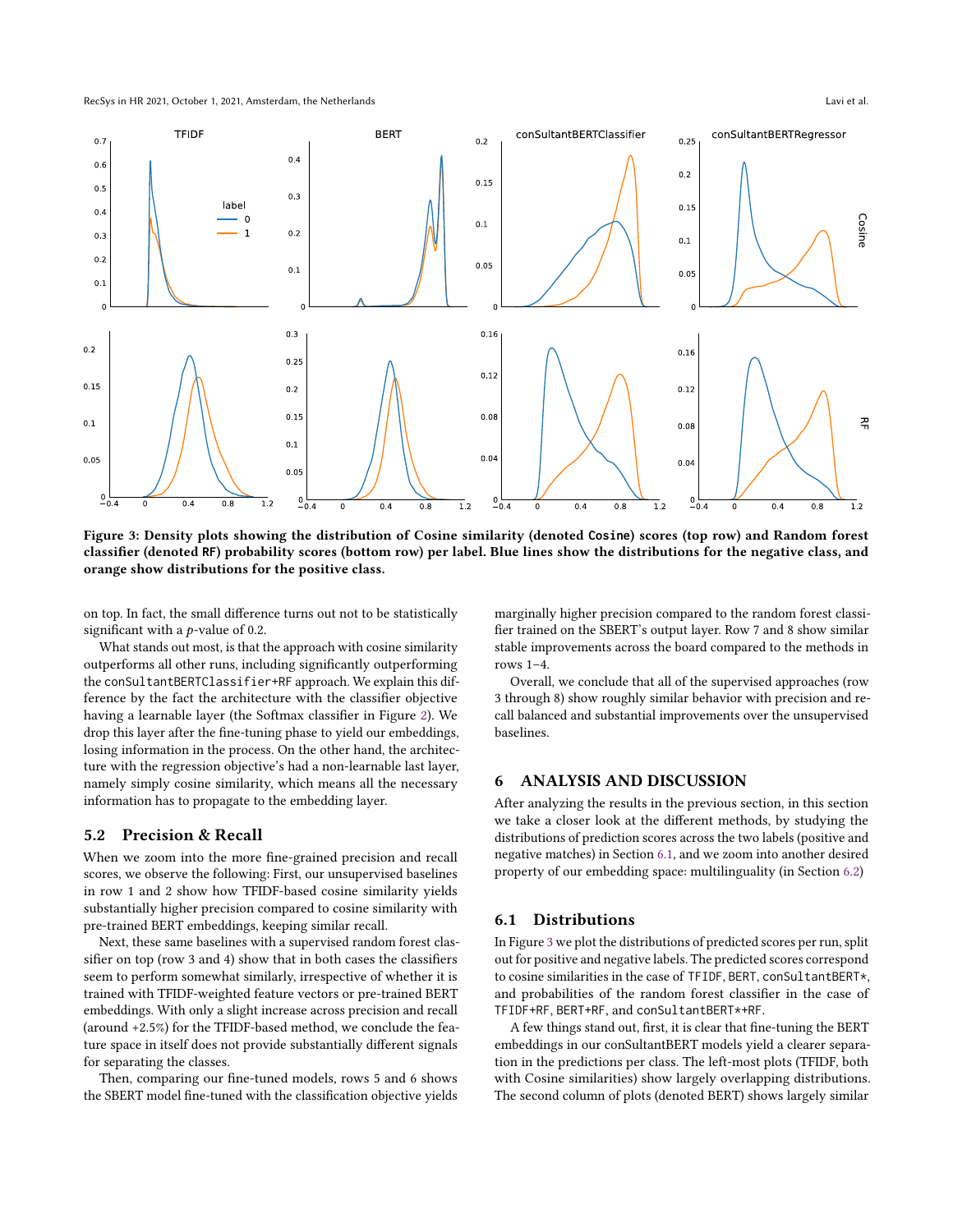<span id="page-6-1"></span>

Figure 4: Heatmaps of cosine similarity between sentences from resumes and sentences from vacancies. The English sentences (first two rows, first two columns) and Dutch sentences (last two rows, last two columns) are each other's direct translations.

patterns; with as main difference the unsupervised BERT having a bias towards higher scores compared to the unsupervised TFIDF.

At the same time, while the distributions of scores for each label from the classifier with TF-IDF weighted vectors or pre-trained BERT embeddings do seem rather close, the model does succeed in separating the classes more often than not (as can be seen by the score improvements over the non-supervised baselines in Table [1\)](#page-4-1).

Observing the latter, though, makes clear that unsupervised similarity scores using default embeddings or TF-IDF weights does not allow a strong signal to separate both classes, which can be witnessed by the largely overlapping score distributions.

We observed the difference in performance between our regressionoptimized conSultantBERT with the classification-optimized one, in Section [5.1.](#page-4-2) We now turn to comparing the prediction distributions of both models. We note how the classification-optimized conSultantBERT (top row, third plot from the left) seems to yield less separable cosine similarity scores compared to the regression-optimized one (top right plot). Compared to the three other conSultantBERT approaches, the former stands out. The random forest classifier trained on top of the embeddings, though, effectively learns again to separate between the classes, suggesting the embeddings keep distinguishing information.

#### <span id="page-6-0"></span>6.2 Multilinguality

As a multinational corporate that operates all across the globe, developing a model per language is not scalable in our case. Therefore, a desired property of our system is multilinguality; a system that will support as many languages as possible.

In some of the countries we operate, there is a high percentage of job seekers that are not native to that country. For example, many of the job descriptions in the Netherlands are in Dutch, however around 10% of the resumes are in English. Due to that fact another expected property from our solution is to be cross-lingual [\[13\]](#page-7-16).

Classic text models, like TF-IDF and Word2vec, capture information within one language, but hardly connect between languages. Simply put, even if trained on multiple languages each language will have its own cluster in space. So "logistics" in English and "logistiek" in Dutch are embedded in a completely different point in space, even though the meaning is the same.

Furthermore, we know that the language of resume correlates with nationality and therefore can be a proxy discriminator. Due to the impact of these systems and the risks of unintended algorithmic bias and discrimination, HR is marked as a high risk domain in the recently published EC Artificial Intelligence Act [\[4\]](#page-7-17). To avoid discriminating against nationality we would like to recommend a candidate to the vacancy no matter which language the resume is written in. That is of course only if language is not a requirement for that vacancy.

In Figure [4](#page-6-1) we see few examples for sentences that a candidate might write "I worked ..." and few examples for vacancy "We are looking for ...". In order to demonstrate cross lingual and multilingual the same examples are written in both English and Dutch.

On the left hand side of Figure [4](#page-6-1) (TFIDF) we can see that there is no match at all. This is due to the vocabulary gap, so by definition TFIDF can not match between "warehouse" and "logistic worker".

To solve the vocabulary gap we introduced BERT (center of Figure [4\)](#page-6-1), which we see does find similarity between candidate and